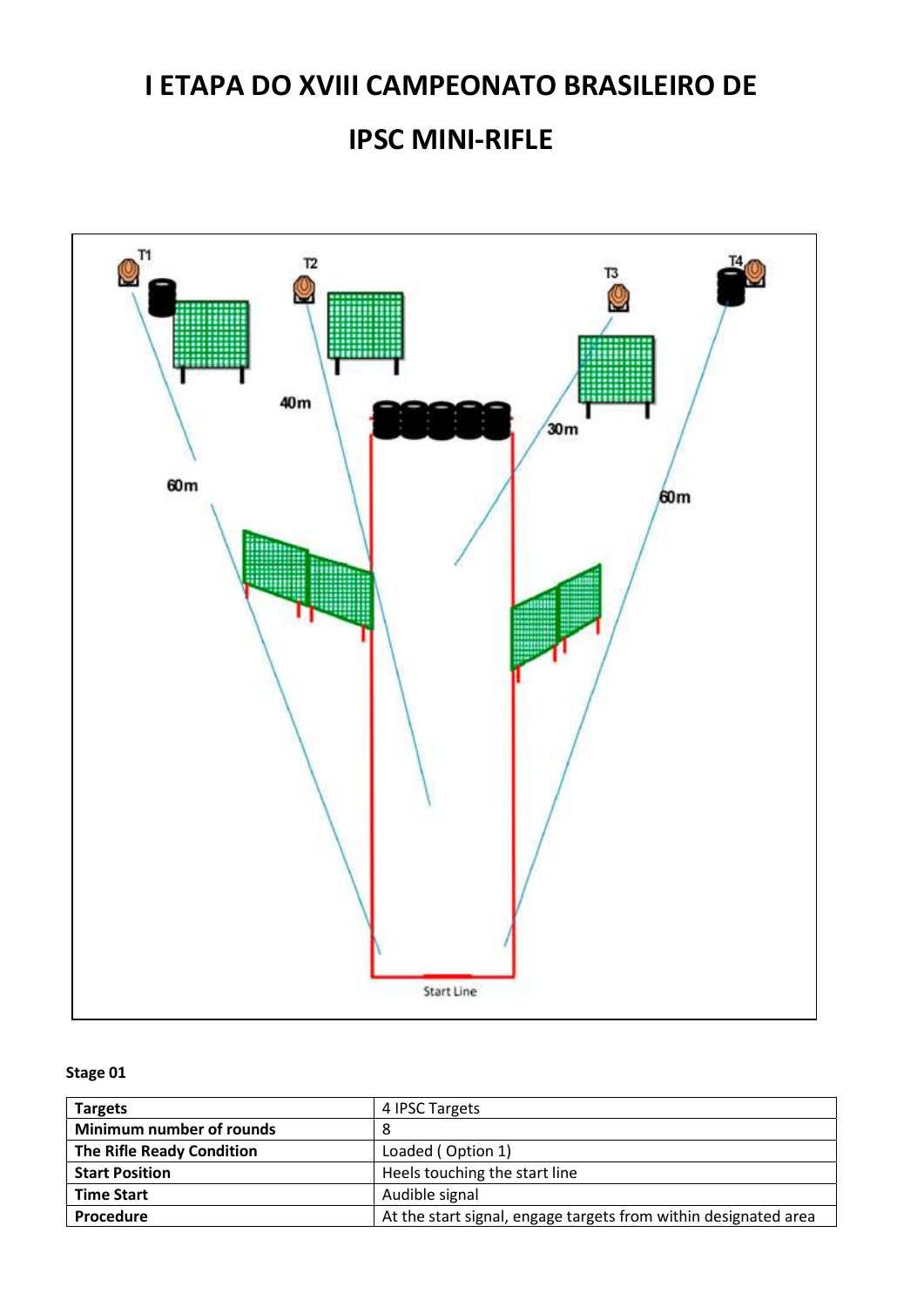#### IPSC MINI-RIFLE



| <b>Targets</b>                   | 8 IPSC Targets, 6 IPSC Micro-Targets                            |
|----------------------------------|-----------------------------------------------------------------|
| Minimum number of rounds         | 28                                                              |
| <b>The Rifle Ready Condition</b> | Loaded (Option 1)                                               |
| <b>Start Position</b>            | Heels touching the start line                                   |
| <b>Time Start</b>                | Audible signal                                                  |
| Procedure                        | At the start signal, engage targets from within designated area |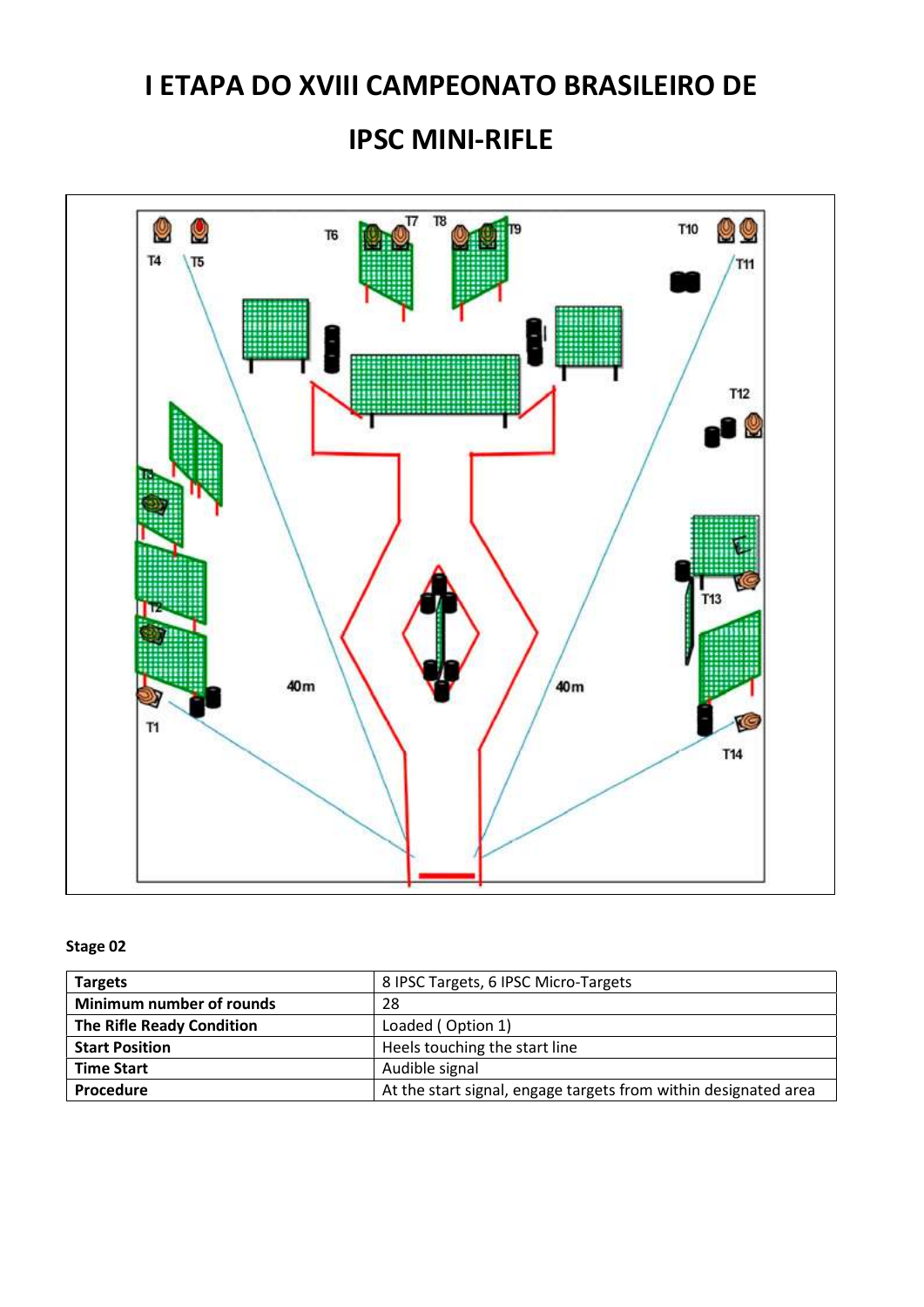### IPSC MINI-RIFLE



| <b>Targets</b>                   | 4 IPSC Micro-Targets                                            |
|----------------------------------|-----------------------------------------------------------------|
| Minimum number of rounds         | 8                                                               |
| <b>The Rifle Ready Condition</b> | Loaded (Option 1)                                               |
| <b>Start Position</b>            | Heels touching the start line                                   |
| <b>Time Start</b>                | Audible signal                                                  |
| Procedure                        | At the start signal, engage targets from within designated area |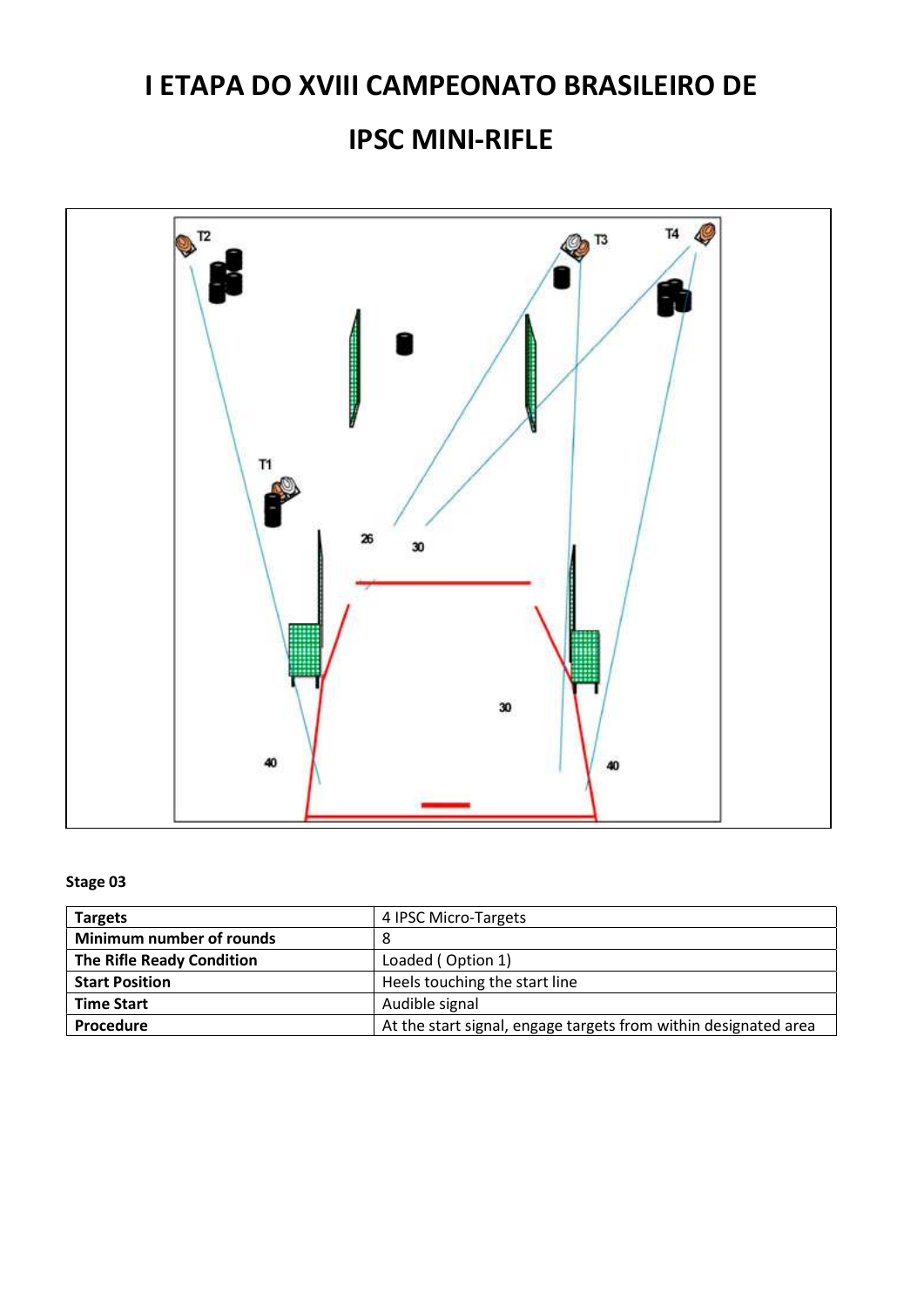### IPSC MINI-RIFLE



| <b>Targets</b>                   | 8 IPSC Micro-Targets                                              |
|----------------------------------|-------------------------------------------------------------------|
| Minimum number of rounds         | 8                                                                 |
| <b>The Rifle Ready Condition</b> | Unloaded (Option 2) on the table on the mark                      |
| <b>Start Position</b>            | Anywhere inside designated area                                   |
| <b>Time Start</b>                | Audible signal                                                    |
| Procedure                        | At the start signal, engage targets, only the best hit will score |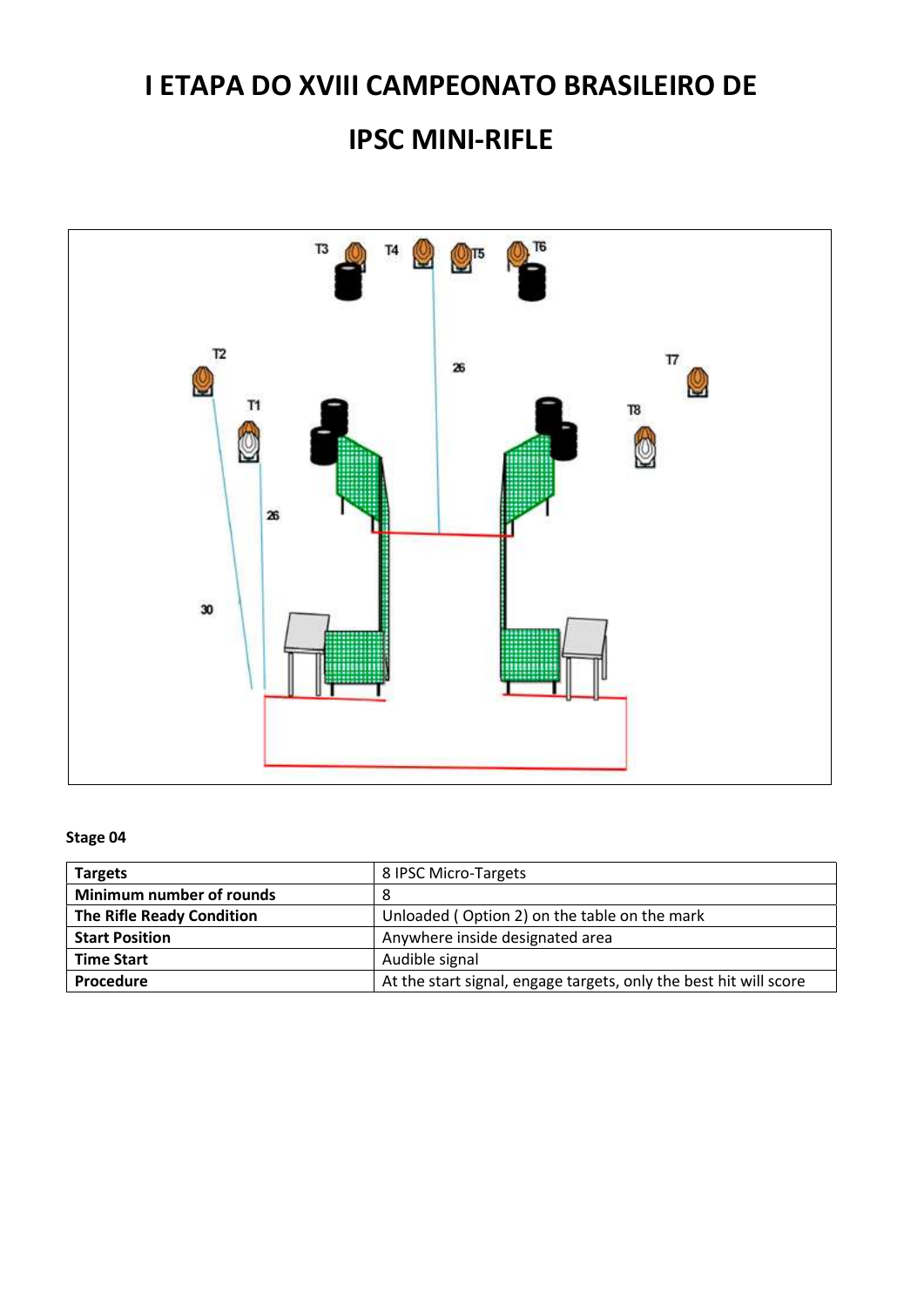### IPSC MINI-RIFLE



| <b>Targets</b>                   | 5 IPSC Micro-Targets                                           |
|----------------------------------|----------------------------------------------------------------|
| Minimum number of rounds         | 10                                                             |
| <b>The Rifle Ready Condition</b> | Loaded (Option 1)                                              |
| <b>Start Position</b>            | Heels touching the start line                                  |
| <b>Time Start</b>                | Audible signal                                                 |
| Procedure                        | At the start signal engage targets from within designated area |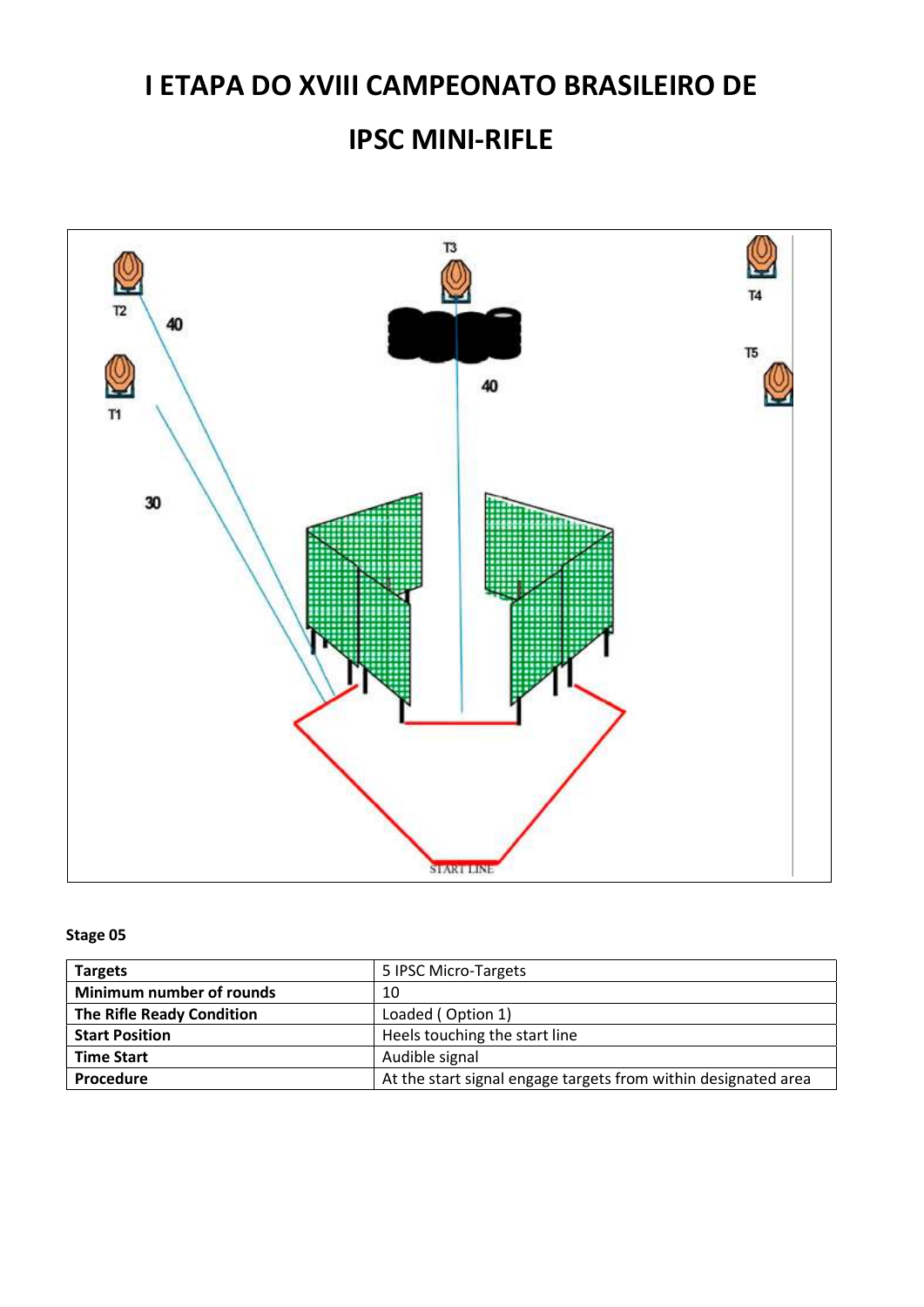# I ETAPA DO XVIII CAMPEONATO BRASILEIRO DE IPSC MINI-RIFLE



| <b>Targets</b>                   | 5 IPSC Micro-Targets                                           |
|----------------------------------|----------------------------------------------------------------|
| Minimum number of rounds         | 10                                                             |
| <b>The Rifle Ready Condition</b> | Loaded (Option 1)                                              |
| <b>Start Position</b>            | Heels touching the start line                                  |
| <b>Time Start</b>                | Audible signal                                                 |
| <b>Procedure</b>                 | At the start signal engage targets from within designated area |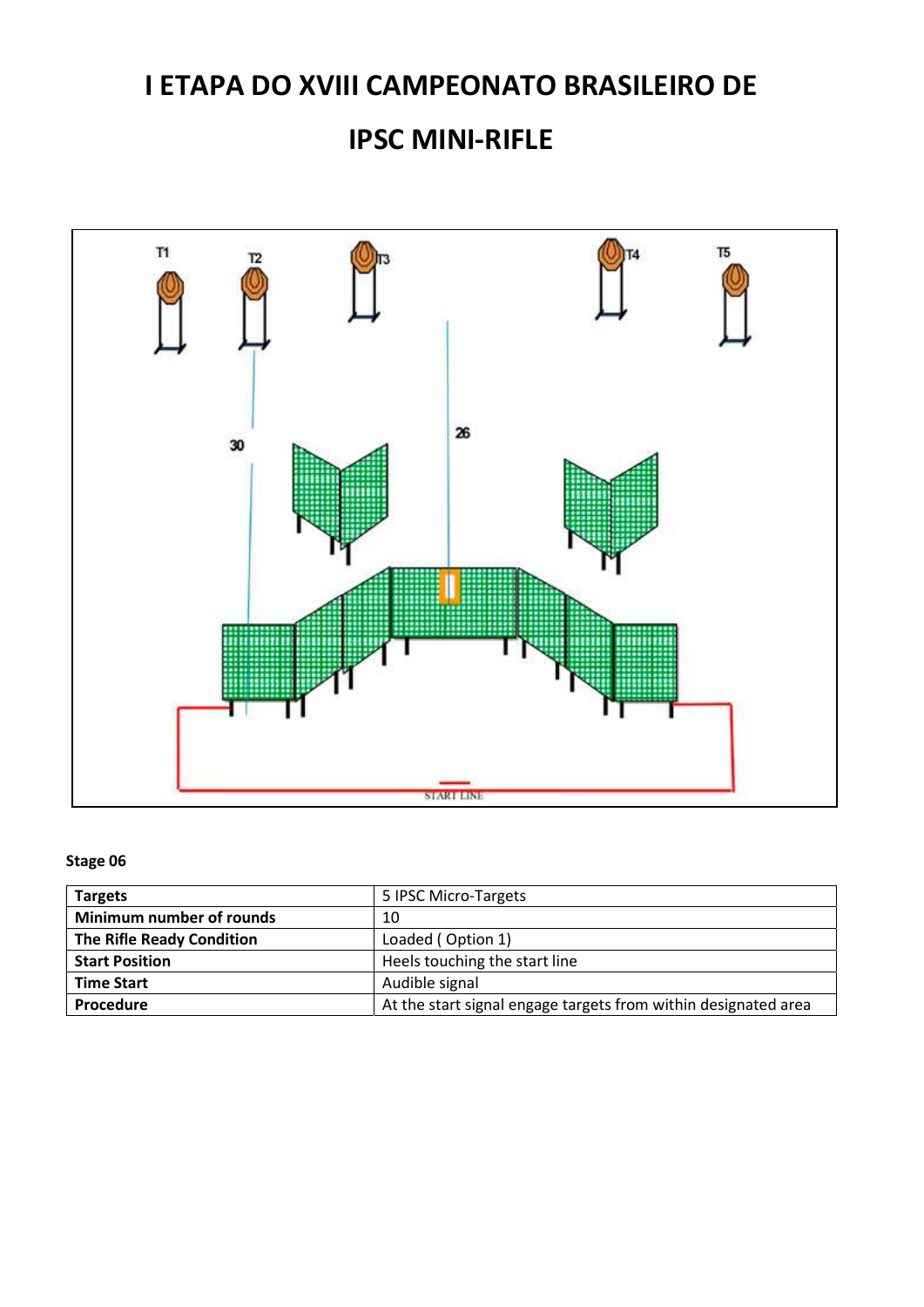### IPSC MINI-RIFLE



| <b>Targets</b>                   | 5 IPSC Mini-Targets, 3 IPSC Micro-Targets                      |
|----------------------------------|----------------------------------------------------------------|
| Minimum number of rounds         | 16                                                             |
| <b>The Rifle Ready Condition</b> | Loaded (Option 1)                                              |
| <b>Start Position</b>            | Heels touching the start line                                  |
| <b>Time Start</b>                | Audible signal                                                 |
| Procedure                        | At the start signal engage targets from within designated area |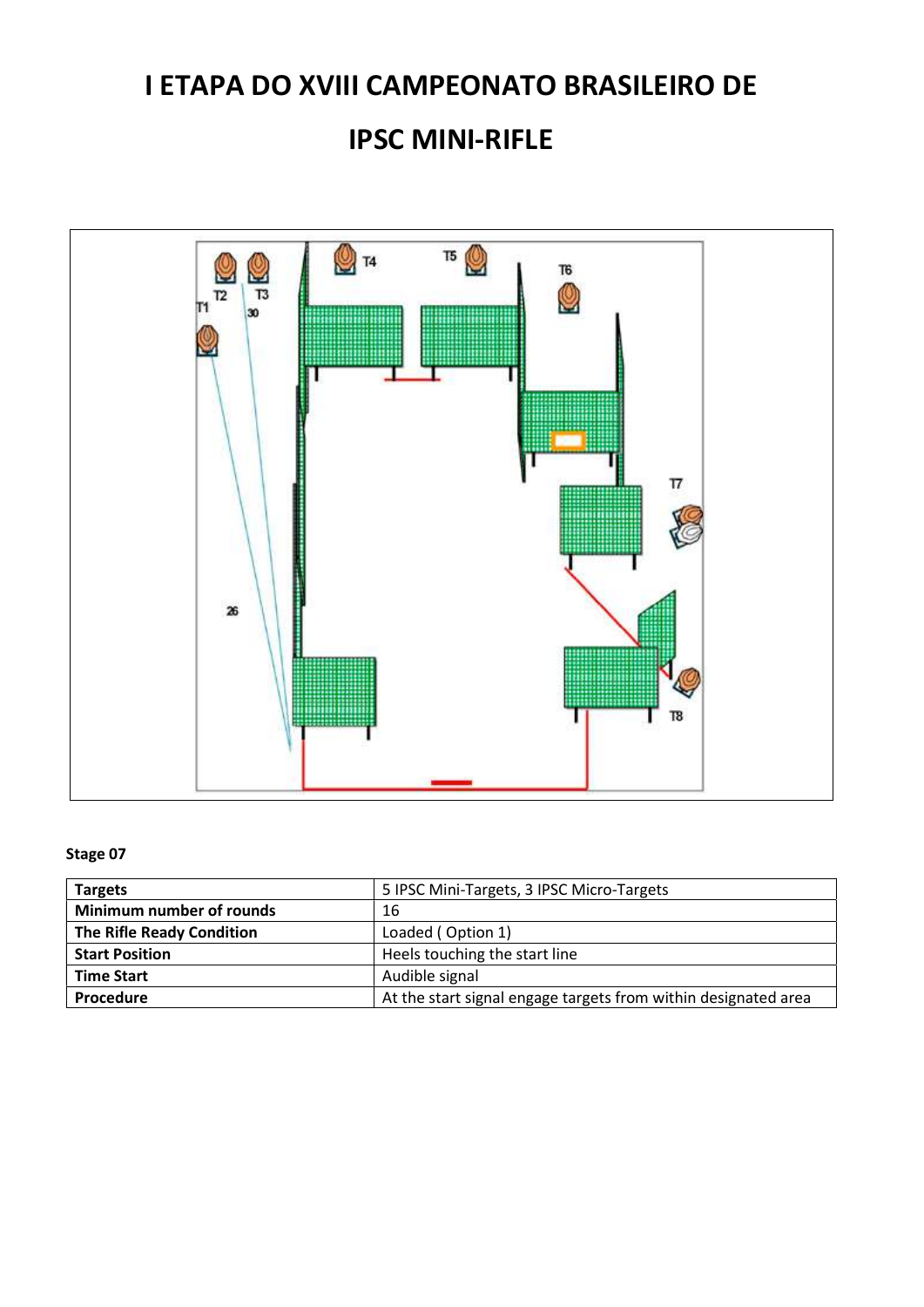#### IPSC MINI-RIFLE



| <b>Targets</b>                   | 5 IPSC Micro-Targets                                           |
|----------------------------------|----------------------------------------------------------------|
| Minimum number of rounds         | 10                                                             |
| <b>The Rifle Ready Condition</b> | Unloaded (Option 2) on the table on the mark                   |
| <b>Start Position</b>            | Sitting on the bench, hands on knees, as demonstrated          |
| <b>Time Start</b>                | Audible signal                                                 |
| Procedure                        | At the start signal engage targets from within designated area |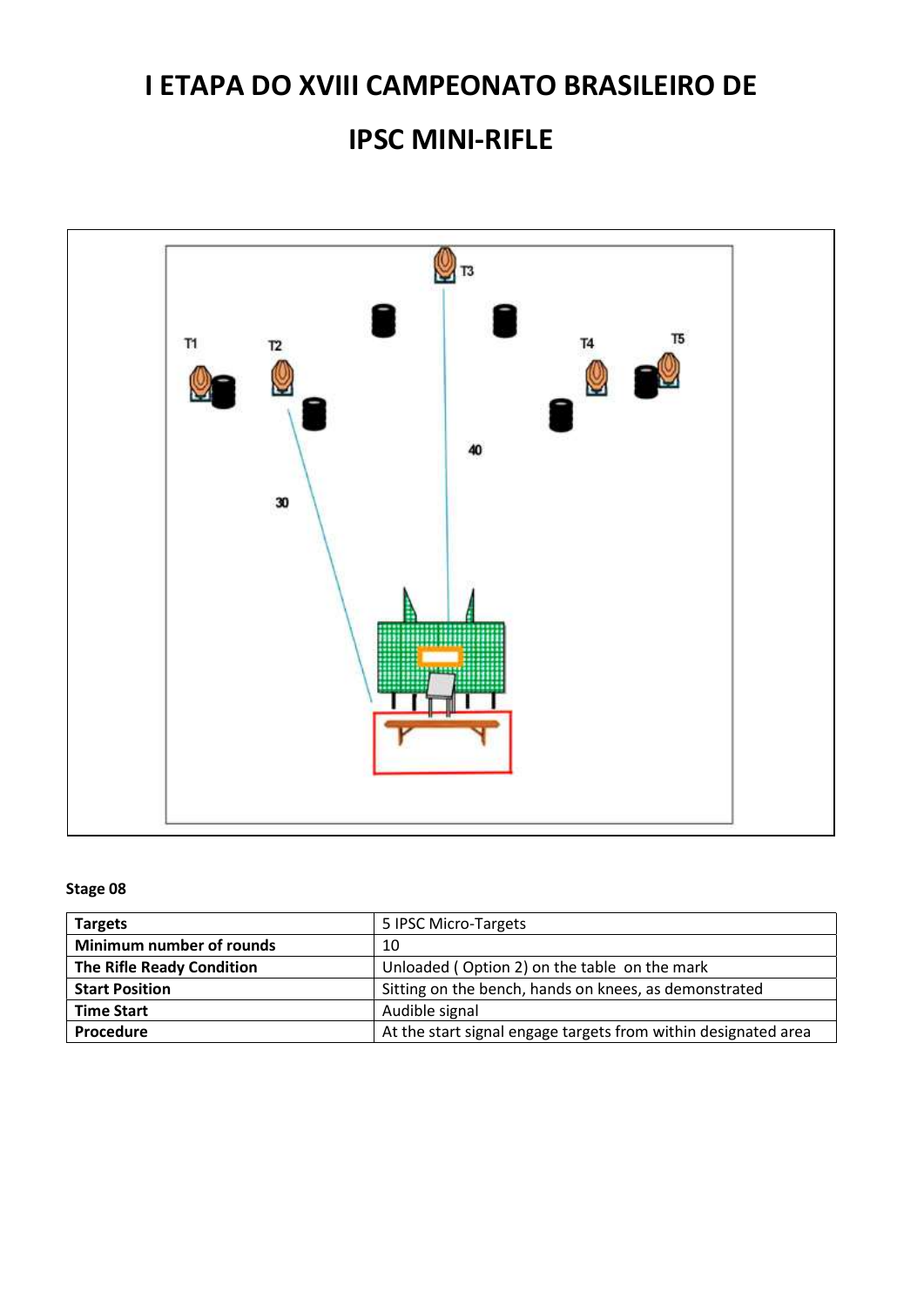#### IPSC MINI-RIFLE



| <b>Targets</b>                   | 6 IPSC Targets                                                 |
|----------------------------------|----------------------------------------------------------------|
| Minimum number of rounds         | 12                                                             |
| <b>The Rifle Ready Condition</b> | Loaded (Option 1)                                              |
| <b>Start Position</b>            | Anywhere inside designated area                                |
| <b>Time Start</b>                | Audible signal                                                 |
| Procedure                        | At the start signal engage targets from within designated area |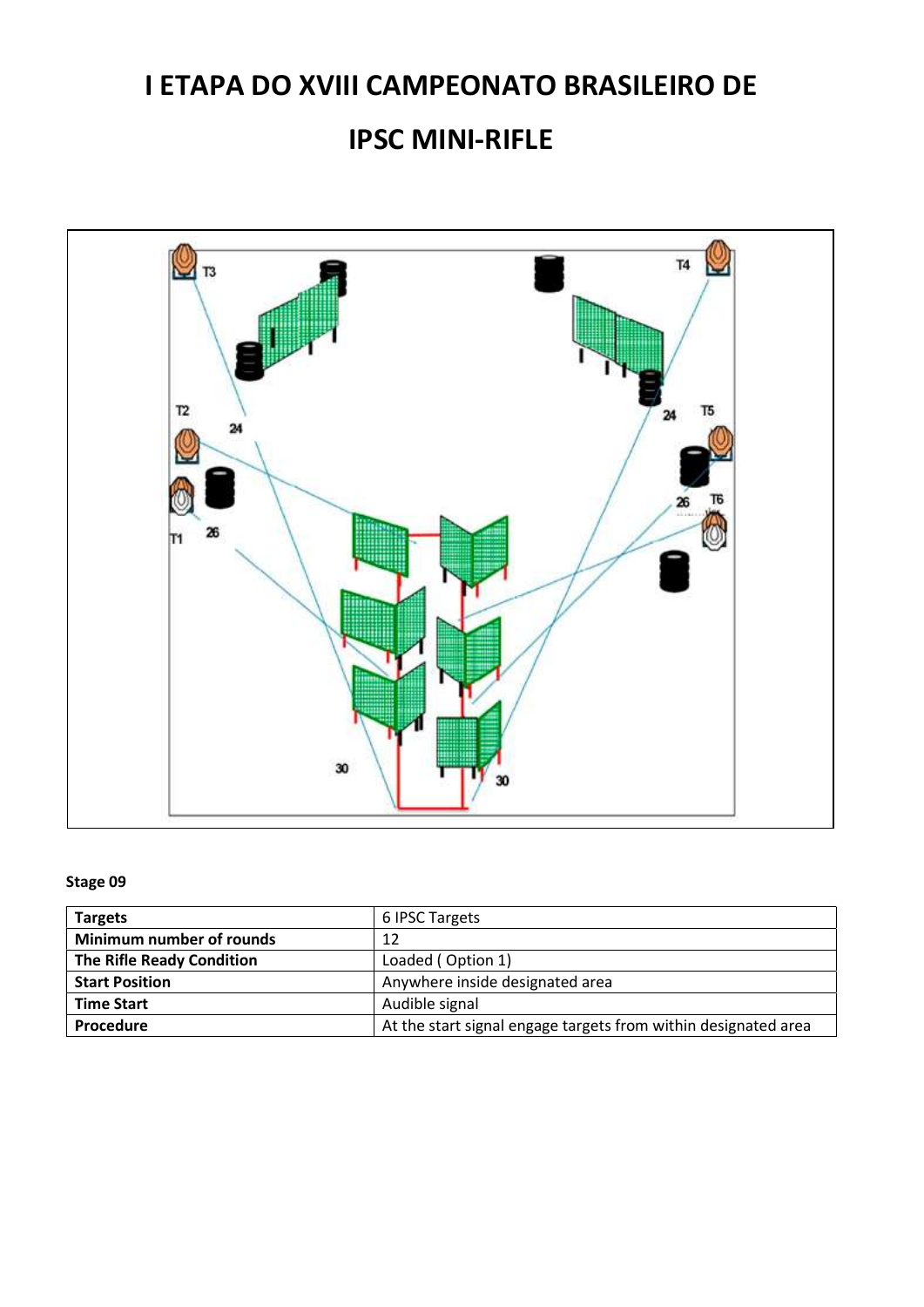### IPSC MINI-RIFLE



| <b>Targets</b>                   | 6 IPSC Mini-Targets, 8 IPSC Micro-Targets                      |
|----------------------------------|----------------------------------------------------------------|
| Minimum number of rounds         | 28                                                             |
| <b>The Rifle Ready Condition</b> | Loaded (Option 1)                                              |
| <b>Start Position</b>            | Heels touching the start line                                  |
| <b>Time Start</b>                | Audible signal                                                 |
| Procedure                        | At the start signal engage targets from within designated area |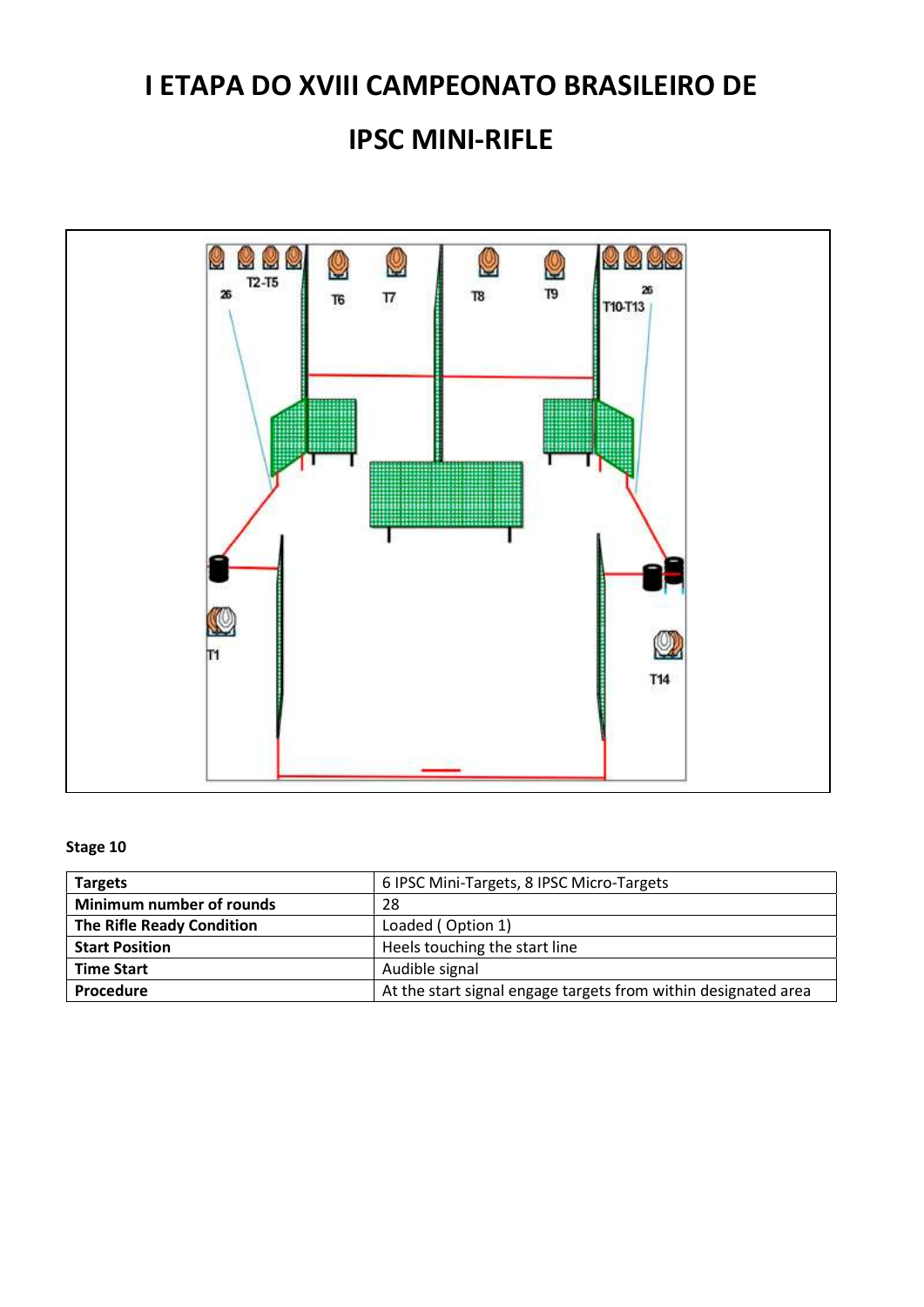### IPSC MINI-RIFLE



| <b>Targets</b>            | 8 IPSC Targets                                                 |
|---------------------------|----------------------------------------------------------------|
| Minimum number of rounds  | 16                                                             |
| The Rifle Ready Condition | Loaded (Option 1)                                              |
| <b>Start Position</b>     | Anywhere inside designated area                                |
| <b>Time Start</b>         | Audible signal                                                 |
| Procedure                 | At the start signal engage targets from within designated area |